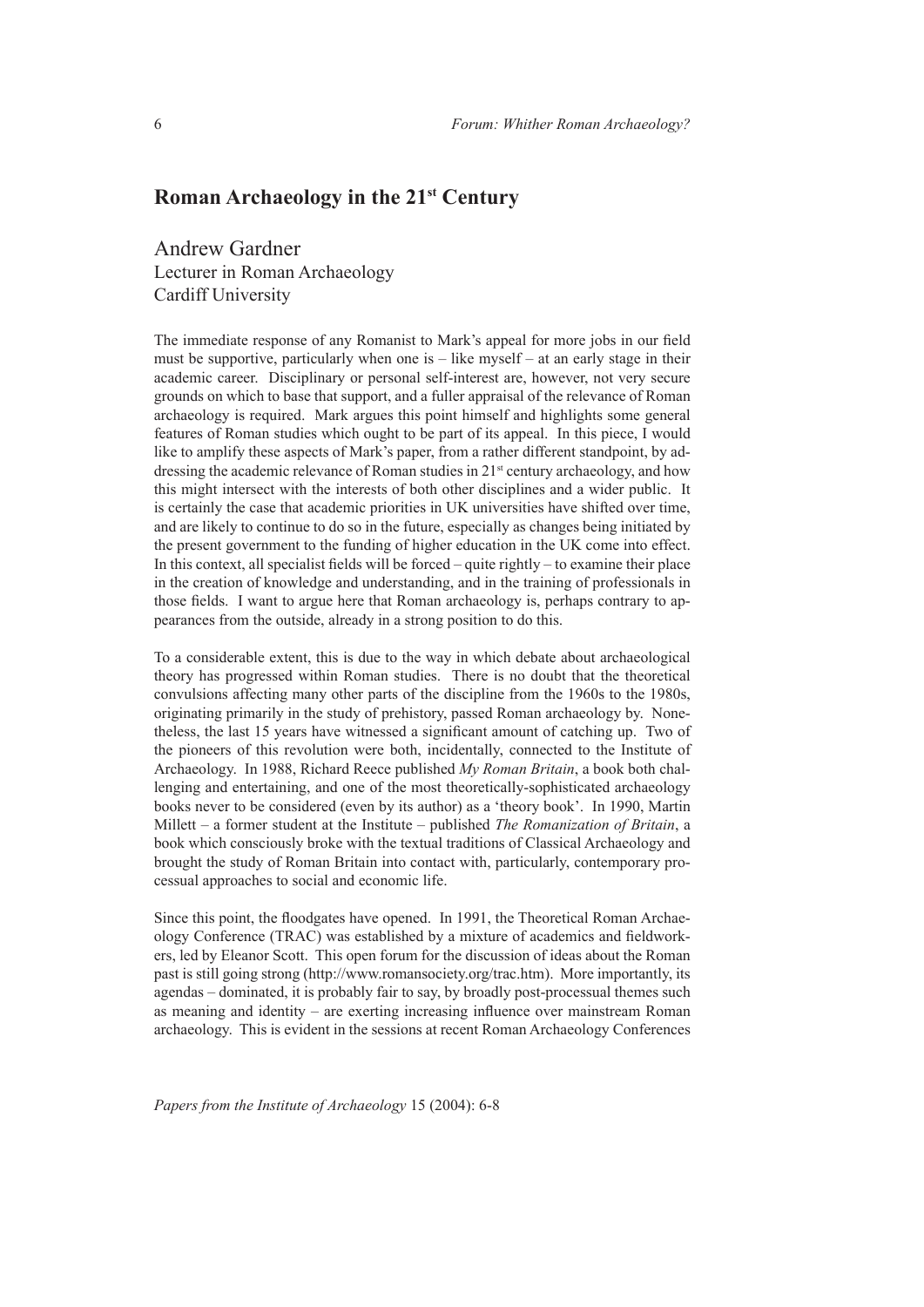(RAC) which, while held in Britain, are important events for scholars from across the former Roman empire and beyond. The forthcoming RAC, to be hosted in Birmingham in April 2005, will include sessions on the archaeology of the life-course, Roman imperialism in the contemporary world, and on numerous aspects of material culture studies, such as regionalism and identity, and interpretative methods. The fact that the annual TRAC event is always held in tandem with the biennial RAC, when the two cycles coincide, has assisted this cross-fertilisation. The themes discussed by Romanists at these and other events, and increasingly reflected in published research, sit firmly within the scope of theoretically-informed archaeology of any stripe: social dynamics, identity issues, relationships between past and present, and the practice and politics of research.

If the speed of the theoretical catch-up in Roman archaeology is admirable – yet perhaps still under-publicised – there is also merit in the way this has been achieved. A feature of the conferences just mentioned has been their relatively high level of engagement between different interested parties, with students, academics, and finds, museum and excavation professionals, all involved. The arguments over whether particular ideas are helpful or fruitless, and even over the relevance of a thing called 'theory' – which have occurred in all fields – have been informed by a broad range of perspectives within Roman archaeology. The extent to which 'critical self-consciousness', to borrow Clarke's (1973) phrase, has penetrated the field is illustrated by the conference which Mark's title refers to – "Whither Roman Archaeology?", held at the University of London's Senate House in November 2002, where issues of relevance and of the field's future were openly considered from different angles (Gardner 2003; James 2003). The wide participation in debates about theory in Roman archaeology have kept two things at the forefront: the importance of exploring ideas in conjunction with the vast range of material culture (including texts) with which the Roman world presents us, and the need to remember the multiple audiences, in Britain and elsewhere, who are inspired, repelled, or simply interested by the empire whose culture and institutions have been so heavily appropriated in the constitution of the modern West.

The strengths of the kind of Roman archaeology that the present situation promises for the 21<sup>st</sup> century, then, are that it is thoughtful, critical, material and multi-vocal. There is no doubt that this process of development is still on-going, but I think it puts the field in a good position to contribute, at the very least, to current debates in archaeology – and indeed Classics – about the themes mentioned above. Moreover, these are all themes which are of interest across the social sciences, and to which archaeologists can collectively contribute – as is already happening in the nascent field of 'material culture studies', which has a strong focus in the Department of Anthropology, UCL (Attfield 2000: 35). It is to be hoped that this will be a trend of the new century, so that theoretical developments pursued through archaeological studies – whether Roman or Neolithic, European or Chinese – will have more of an impact on the disciplines from which those theories have typically been drawn. In terms of training, Roman archaeology is not just useful, as Mark indicates, for people to get jobs in a particular country's heritage industry, but more broadly as a field which presents particular kinds of problems that can develop students' critical skills. The relationships between artefacts and texts, for instance, or the role of individual human actors in a large-scale social struc